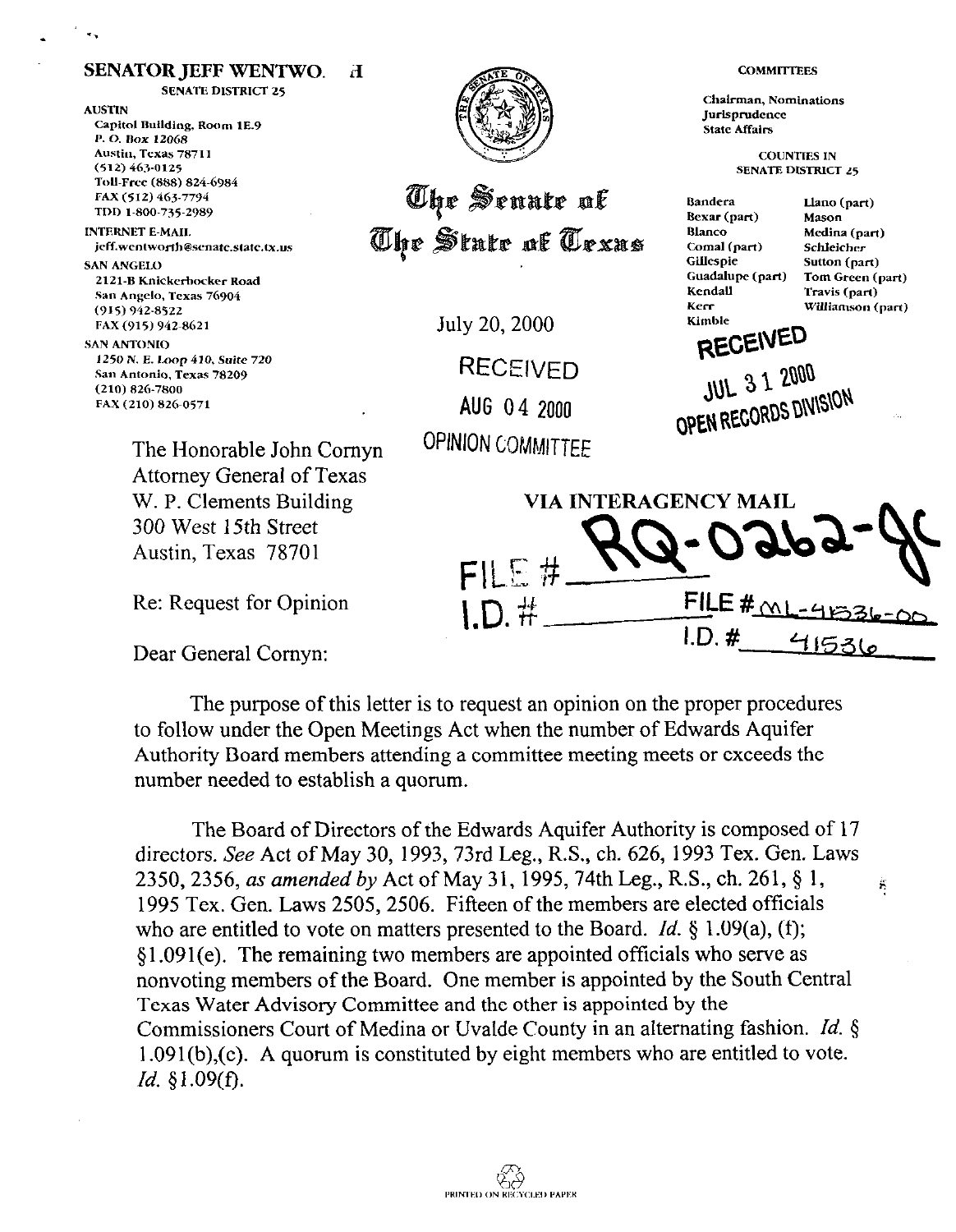The Honorable John Comyn July 20, 2000 Page Two

The Edwards Aquifer Authority has eight standing committees which consider various issues and make recommendations to the full Board of Directors. The Chair of the Board appoints directors to serve on the standing committees. Ad hoc committees may also be appointed. Both voting and nonvoting members of the Board serve on the committees, and each committee is organized to include less than eight voting members. All committee members, including nonvoting Board members, are entitled to vote on matters considered by the committee on which the members sit.

Although the Edwards Aquifer Authority is subject to the Texas Open Meetings Act, the committee meetings of the Board are not required to be open meetings as long as a quorum of the Board is not present. See TEX. WATER CODE ANN. \$36.064(b) (Vernon 1999). The practice of the Edwards Aquifer Authority is not to appoint a quorum of the voting members of the Board to a committee.

The committee system is an important aspect of the Authority. All issues are referred to a committee for review, consideration, and comment. The committee then makes its recommendation to the Board, which is responsible for the final consideration of the issue.

In some instances, one or more members of the Board who are not members of a committee may attend a committee meeting in order to receive the benefit of the staff's presentation of an issue, the discussion between committee members and staff, and the comments of the public attending the meeting. This may lead to the presence of a quorum of the voting members of the Board at a particular committee meeting.

 $\hat{\mathbf{r}}$ 

The Edwards Aquifer Authority has previously concluded that if certain guidelines in conducting a committee meeting are satisfied, then a quorum of the voting members of the Board may attend a committee meeting. The Fourth Court of Appeals decision in *Medina Atascosa Water District v. Bexar Medina Atascosa Landowners 'Assoc., 2* S.W.3d 459 (Tex. App. - San Antonio 1999) and the recent repeal of the authority of governmental bodies to conduct staff briefings in a